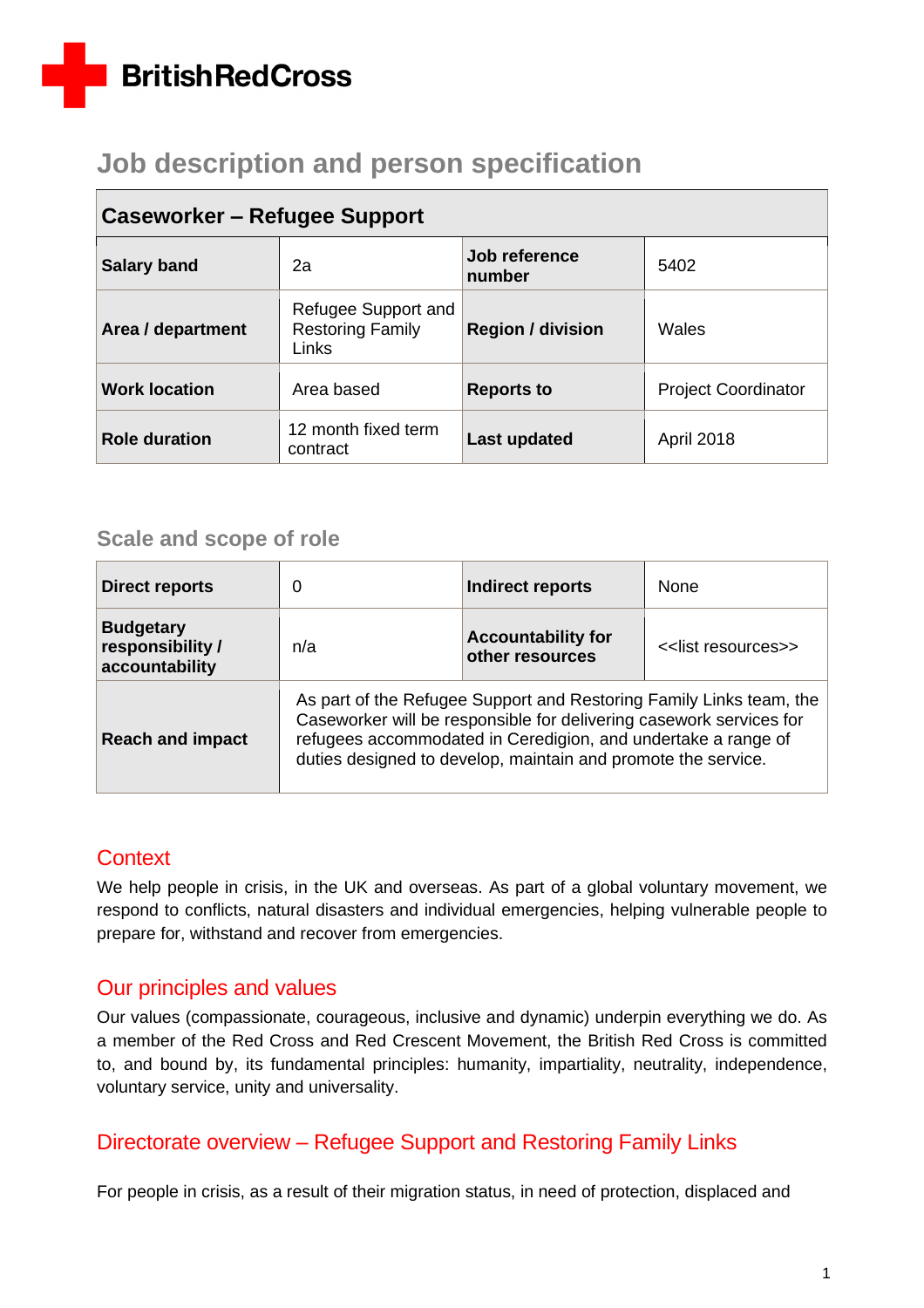often having experienced family loss and separation our Refugee Support and Restoring Family Links team will deliver on our unique position and responsibility as part a truly global humanitarian organisation, present at every stage on the migratory trail to:

- > Reduce destitution and exploitation
- > Restore family links and facilitate reunion
- > Challenge stigma and build inclusion
- > Ensure protection and empower people to make positive decisions to regain control of their lives

We will do this by mobilising the power of humanity through three distinct vehicles for change – advocacy, service delivery and by creating the right environment. We will engage with our service users and use their experience and evidence to inform our development and delivery and will seek out opportunities to build productive alliances across the UK, wider movement and beyond to enable delivery on our mission at the earliest opportunity. To deliver on our mission, we will focus on:

- **>** Strengthening the sector in which we operate
- **>** Ensuring all our services are truly accessible and developed through a process of inclusion and collaboration
- **>** Achieving policy change through effective advocacy underpinned by our extensive operational evidence
- **>** Develop key alliances, locally and nationally to increase public understanding and create a more welcoming environment
- **>** Develop partnerships to increase restricted / grant funding
- **>** Promote wellbeing and ensure inclusive, accessible and diverse development opportunities to engage with, work or volunteer

### Local context

The Caseworker will work within a local team in the Ceredigion area. The British Red Cross is contracted by Ceredigion Council to support individuals and families accommodated through resettlement, relocation and sponsor schemes. The aim of the project is to provide an integration service. This includes escorting families or individuals from the airport, helping the families or individuals settle within the area and supporting them to access services such as health, education and benefits.

## Purpose of the role

As part of the Refugee Support and Restoring Family Links team, the Caseworker will be responsible for delivering casework services for refugees, asylum seekers and other vulnerable migrants in the Ceredigion area and undertake a range of duties designed to maintain, promote and improve the service.

**Main responsibilities**

#### **1. Service delivery and development**

**>** Service users receive a high quality person-centred and responsive service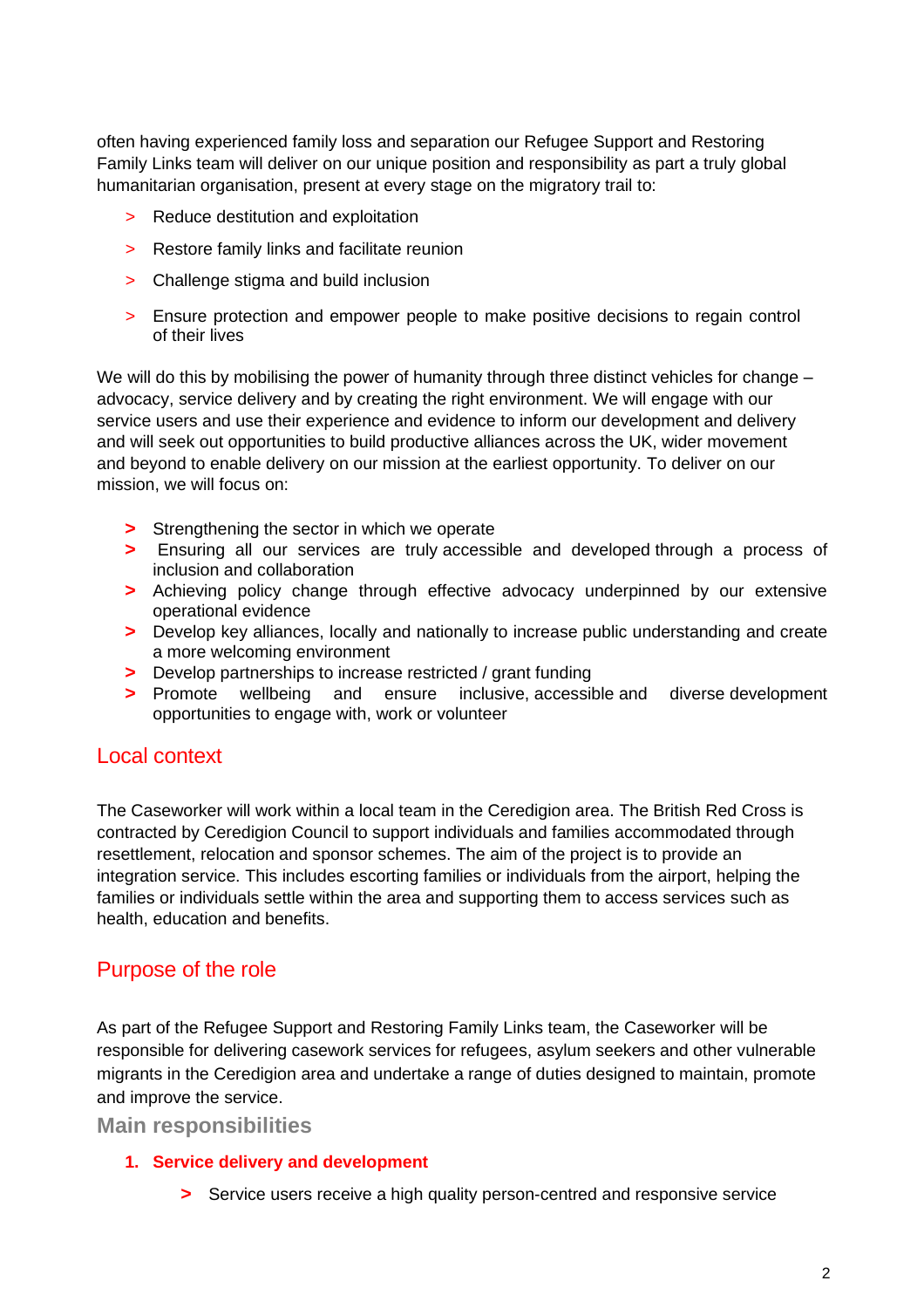- **>** Services are delivered to agreed standards, including OISC Code of Standards, and in line with relevant policies, procedures and good practice
- **>** Services are accessible and promoted in a culturally sensitive way
- **>** Works with line manager and colleagues to identify and support service development and improvement
- **>** Emergency provisions are distributed and resources utilised in line with policies, guidance and procedures

#### **2. Volunteer Support**

- **>** Works with line manager and other departments to ensure future requirements for volunteers are identified within a workforce plan
- **>** Volunteers are supported on a day-to-day basis to deliver the casework functions of the service

#### **3. Service user engagement and involvement**

- **>** Processes are followed to allow people with lived experiences to contribute to service delivery, design and development
- **>** Service users have appropriate opportunities to provide feedback on the service which is then used for service improvement.

#### **4. External partnerships and sector engagement**

- **>** Good working relationships with external partners are maintained as required for the role
- **>** Issues are identified and escalated as appropriate
- **>** Referral pathways are effectively utilised and maintained to ensure holistic package of support for service users

#### **5. Risk management and escalation**

- **>** Follows procedures, policies and guidance to ensure a safe, effective and efficient environment
- **>** Risks and health and safety issues are rapidly identified and escalated as appropriate
- **>** Casework risks are identified, managed and/or escalated as appropriate
- **>** Safeguarding concerns are identified and receive appropriate responses according to policies, procedures and good practice.

#### **6. Data management**

- **>** Electronic and paper-based filing and database systems are maintained in accordance with quality standards and data protection
- **>** Effectively contributes to producing project updates and reports as required and works collaboratively to ensure effective information management systems are in place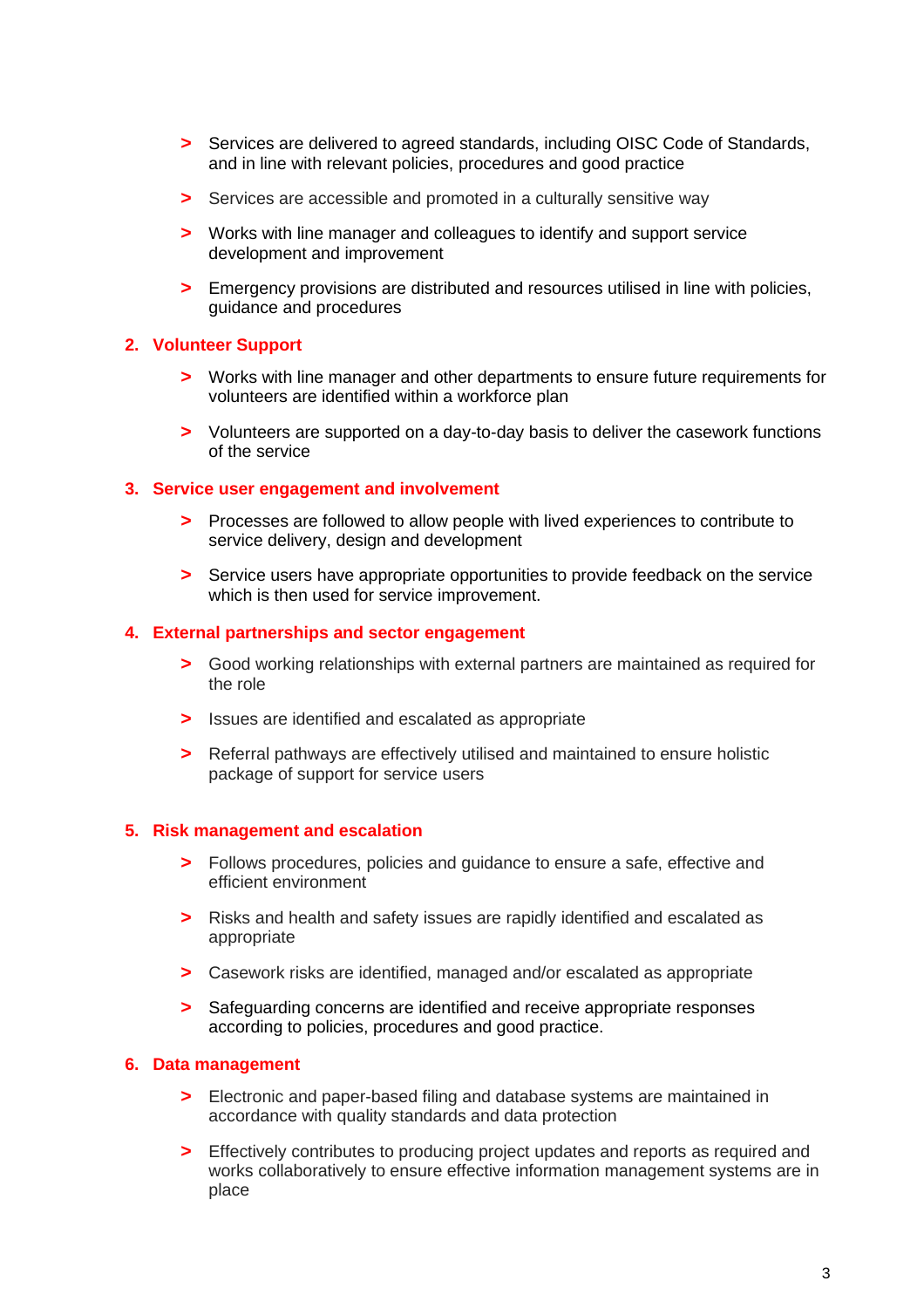**>** Confidentiality and data protection is maintained in relation to all aspects of the service

#### **7. Monitoring and evaluation**

**>** Undertakes monitoring and evaluation activities as required and ensures information is fed into structured evaluation, learning and advocacy processes

#### **8. Workforce learning and development**

- **>** Provides effective support for service learning and development activities, including delivery of training, in accordance with quality standards and agreed organisational approaches
- **>** Learning and emerging training needs are identified and shared as appropriate throughout the organisation
- **>** Reflective practice is used and promoted for development purposes

#### **9. Local and national advocacy and awareness raising**

- **>** Effectively contributes to agreed local awareness raising and advocacy activities, in line with organisational approaches
- **>** Effectively contributes to national advocacy and communications efforts where possible
- **>** Effectively contributes to the delivery of agreed activities to build inclusion for refugees and asylum seekers, for example during Refugee Week with reference to Service Manager and in line with agreed organisational approaches

#### **10. Team worker**

- **>** Works to ensure Behaviours Framework is embedded within service
- **>** Colleagues supported as required
- **>** Contributes effectively to team meetings
- **>** Suggests improvement to support continuous development
- **>** Provides contingency cover for colleagues in periods of absence as requested by line manager

#### **11. Other duties**

- **>** Perform clerical and administration duties commensurate with the post
- **>** Proactive in supporting own development

Staff may not unreasonably refuse a request to undertake any task which is appropriate to their level for which they have the necessary skills and/or experience. Any resulting change to their objectives and priorities will be discussed and confirmed with their line manager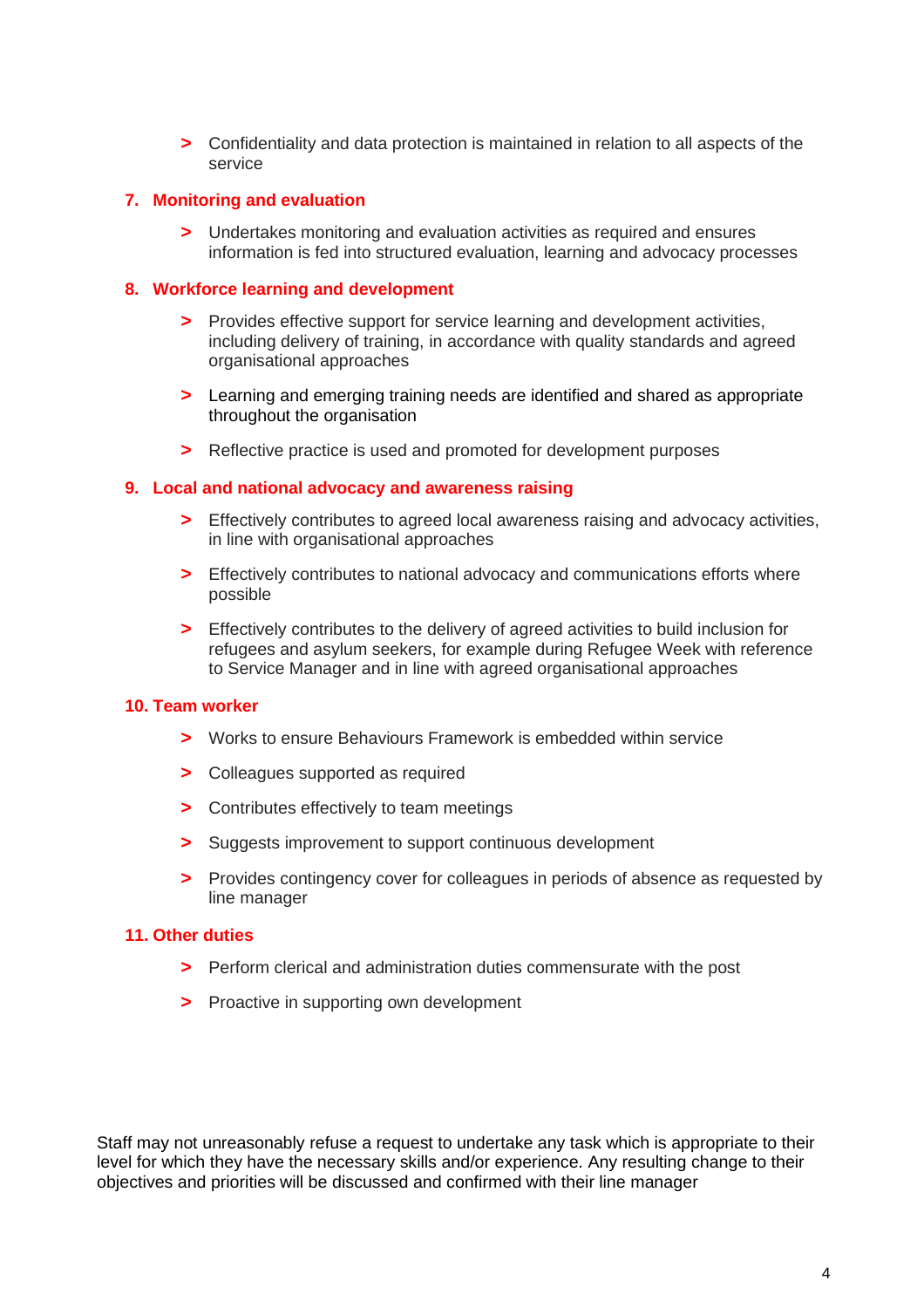## **Person specification**

NB this document will be used to develop a short list of applicants for any vacancy for this role and then be used in the subsequent selection process. It will then form the basis of a development plan for an individual appointed to this role

|                                                 | <b>Requirements</b> |                                                                                                                                                 |
|-------------------------------------------------|---------------------|-------------------------------------------------------------------------------------------------------------------------------------------------|
| <b>Skills</b>                                   |                     | Organisational and time management skills -<br>planning, managing, monitoring and prioritising<br>workload                                      |
|                                                 | >                   | IT literate. Experience of using email, word<br>processing, database and spread sheet<br>packages**                                             |
|                                                 | ⋗                   | Excellent verbal and written communication skills<br>in English, including**:                                                                   |
|                                                 |                     | - the ability to communicate effectively with<br>people whose first language is not English<br>directly and through interpreters                |
|                                                 | >                   | Ability to work as part of a team in a high-pressure<br>environment**                                                                           |
|                                                 | >                   | Ability to provide sensitive, safe, and empowering<br>support to distressed people in vulnerable<br>situations **                               |
|                                                 | >                   | Ability to analyse complex information and make<br>appropriate decisions about action and<br>dissemination                                      |
|                                                 | >                   | Ability to effectively advocate on behalf of clients<br>to realise their rights and entitlements upholding a<br>professional polite persistence |
|                                                 | >                   | Reflective practice – ability to pause, draw out<br>learning from experience, listen to others and<br>improve practice                          |
|                                                 | >                   | Ability to speak a language widely spoken by the<br>refugees/asylum seeking community                                                           |
| Knowledge (including education and<br>training) | >                   | Understanding of issues relating to asylum<br>seekers, refugees and other vulnerable migrants**                                                 |
|                                                 | >                   | Understanding of the needs led user focused                                                                                                     |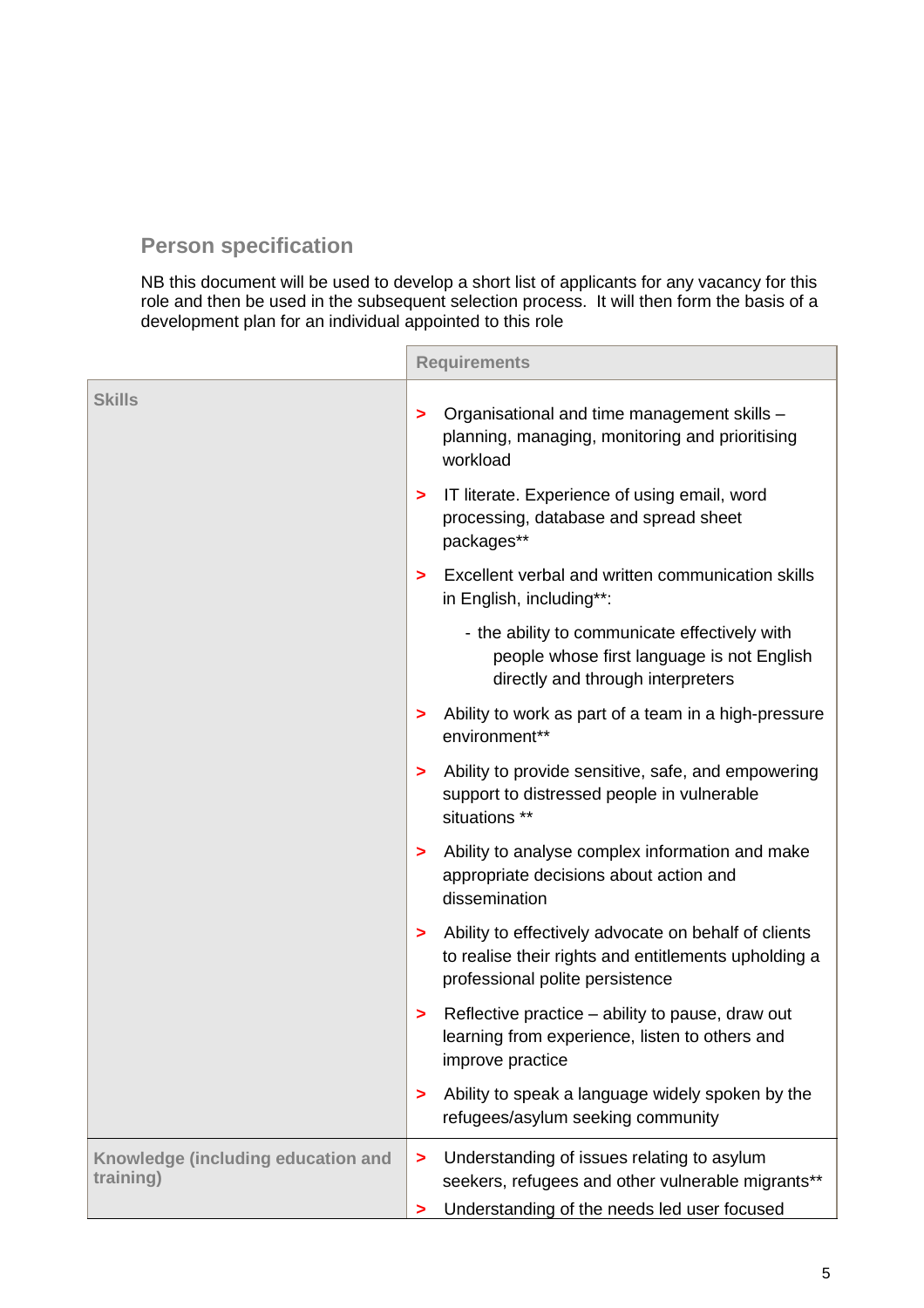|                   | philosophy                                                                                                                                                                         |
|-------------------|------------------------------------------------------------------------------------------------------------------------------------------------------------------------------------|
|                   | Understanding of safe working practices when<br>><br>working with people with insecure immigration<br>status                                                                       |
|                   | Knowledge of the rights and entitlements of<br>><br>asylum seekers, refugees and vulnerable migrants<br>and the roles of statutory and non-statutory<br>agencies **                |
|                   | Knowledge of local area and available services<br>>                                                                                                                                |
| <b>Experience</b> | Experience of delivering casework with vulnerable<br>><br>clients**                                                                                                                |
|                   | Experience of cross-agency partnership and<br>><br>collaborative working                                                                                                           |
|                   | Experience of working with volunteers<br>>                                                                                                                                         |
|                   | Experience of delivering learning and<br>><br>development activities                                                                                                               |
|                   | <b>Solution Focussed</b>                                                                                                                                                           |
| <b>Behaviours</b> |                                                                                                                                                                                    |
|                   | Anticipates obstacles, thinks ahead about next<br>><br>steps and contingencies                                                                                                     |
|                   | Uses a range of methods to identify solutions and<br>><br>make decisions, involving others where<br>appropriate                                                                    |
|                   | Pro-actively builds collaborative relationships<br>internally and externally                                                                                                       |
|                   | Manages relationships and partnerships for the<br>><br>long term - sharing insights, building trust,<br>constructively and openly tackling conflict in order<br>to agree solutions |
|                   | Helps others to understand the common ground<br>>                                                                                                                                  |
|                   | Actively addresses the needs of people in crisis                                                                                                                                   |
|                   | Finds ways to define and continually improve<br>><br>services for people in crisis                                                                                                 |
|                   | Uses knowledge of the needs of people in crisis to<br>><br>feed into ongoing planning and shaping of<br>services                                                                   |